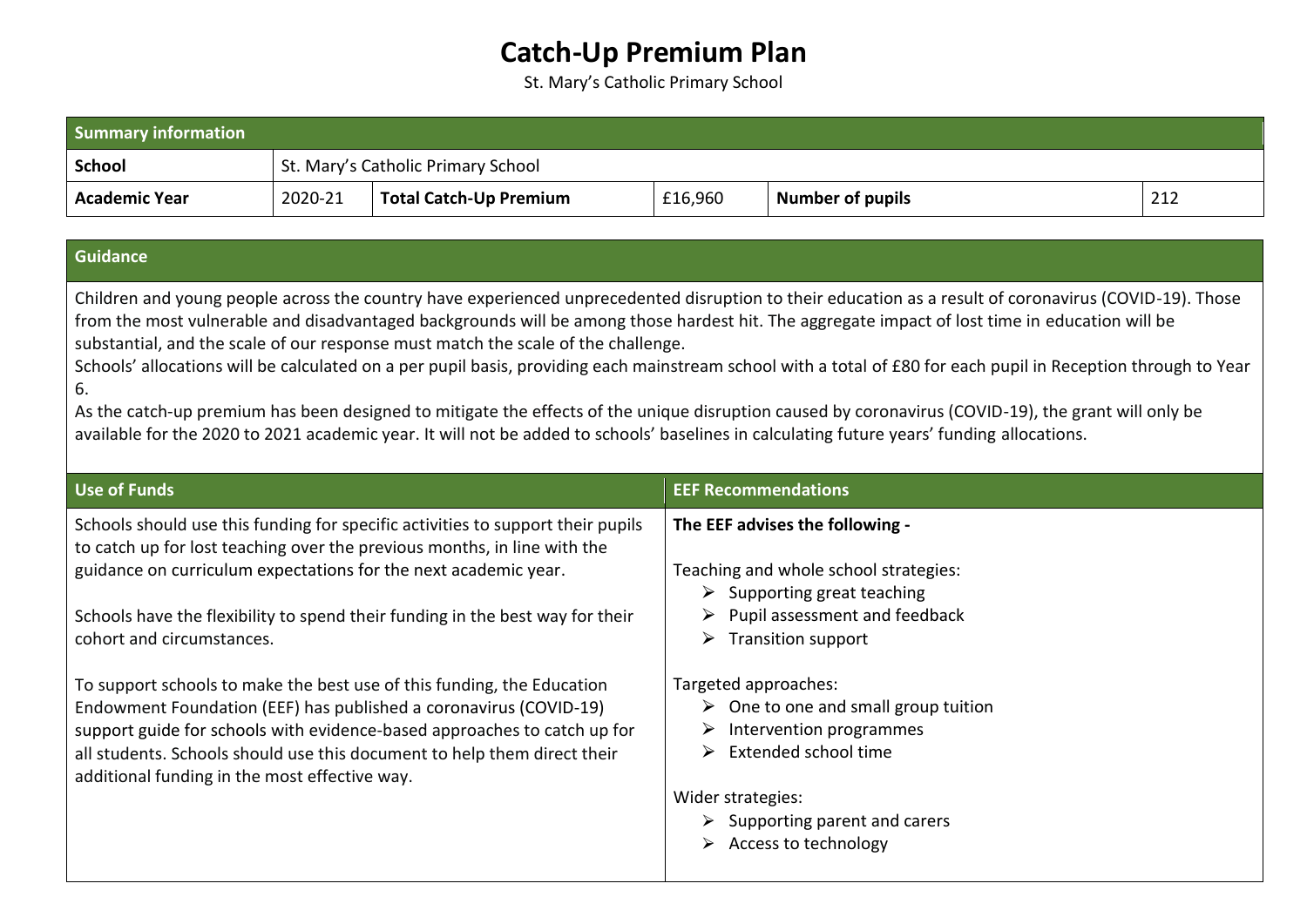|                | <b>Identified impact of lockdown</b>                                                                                                                                                                                                                                                                                                                                                                                                                                                                    |
|----------------|---------------------------------------------------------------------------------------------------------------------------------------------------------------------------------------------------------------------------------------------------------------------------------------------------------------------------------------------------------------------------------------------------------------------------------------------------------------------------------------------------------|
| <b>Maths</b>   | Although the lockdown has not affected our pupils' attitude to learning, specific content has been missed - leading to gaps in knowledge.<br>Our baseline assessments show that recall of basic skills has suffered. Pupils are not able to recall some addition facts, multiplication tables<br>facts and they have forgotten once taught calculation strategies. This is reflected in arithmetic assessments. We have identified pupils in each<br>class who are working below the expected standard. |
| <b>Writing</b> | Although pupils have been writing over the lockdown, they have lost essential practise of writing at length according to a set success criteria.<br>Grammar, Punctuation and Spelling assessments have shown that there are gaps in knowledge affecting the fluency of writing. Those who<br>evidently didn't write much, have had to work additionally hard on writing stamina and improving their motivation due to the lack of fluency<br>in their ability to write.                                 |
| <b>Reading</b> | Baseline assessments in Early Years and KS1 have shown that there are gaps in phonetic knowledge. We see it as vitally important to close<br>these gaps if pupils are to make progress in their reading. Assessments in KS2 have highlighted pupils in each class who will need support in<br>developing reading comprehension skills.                                                                                                                                                                  |
| Non-core       | There are now significant gaps in knowledge - whole units of work have not been taught meaning that children are less able to access pre-<br>requisite knowledge when learning something new and they are less likely to make connections between concepts and themes throughout the<br>curriculum. Children have also missed out on curriculum experiences e.g. visits, visitors, investigations, handling artefacts in History and<br>aspects of our enquiry approach.                                |
| <b>SEMH</b>    | Social, Emotional and Mental Health (SEMH)<br>Some pupils have found it very difficult transitioning back to school and have needed additional emotional support. We have been contacted<br>by additional parents requesting SEMH support for their child.                                                                                                                                                                                                                                              |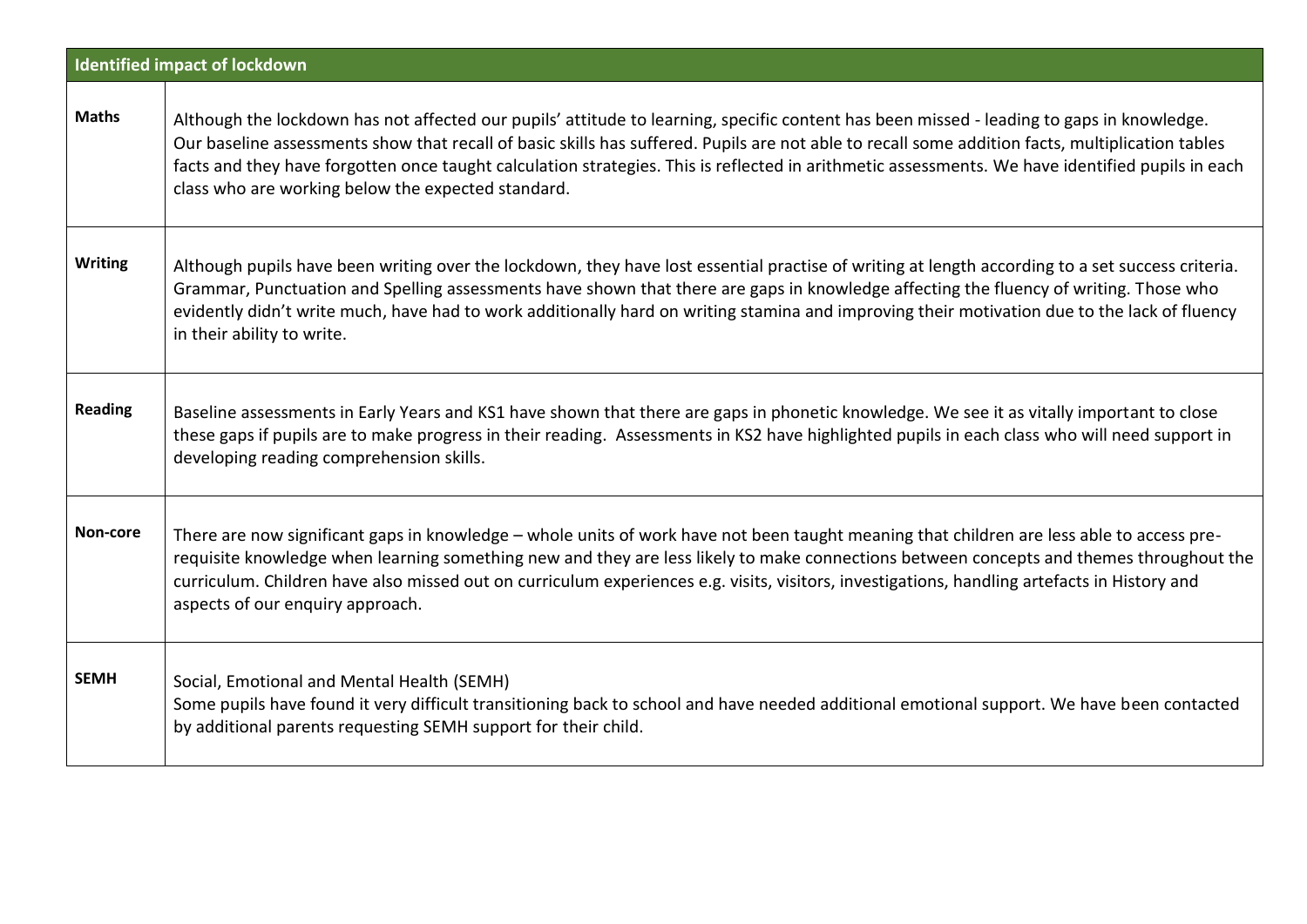| <b>Planned expenditure</b> |  |
|----------------------------|--|
|----------------------------|--|

| - Planned expenditure                                                                                    |                                                                                                                                                                                                                                                                                                                                                                                                                                                                                |                                                                                                                            |                      |                  |  |
|----------------------------------------------------------------------------------------------------------|--------------------------------------------------------------------------------------------------------------------------------------------------------------------------------------------------------------------------------------------------------------------------------------------------------------------------------------------------------------------------------------------------------------------------------------------------------------------------------|----------------------------------------------------------------------------------------------------------------------------|----------------------|------------------|--|
| i. Teaching and whole-school strategies                                                                  |                                                                                                                                                                                                                                                                                                                                                                                                                                                                                |                                                                                                                            |                      |                  |  |
| <b>Intended outcome</b>                                                                                  | Chosen action/approach                                                                                                                                                                                                                                                                                                                                                                                                                                                         | <b>Evaluation/Impact</b><br>(July21)                                                                                       | <b>Staff</b><br>lead | Date<br>complete |  |
| For teachers to have a clear understanding of<br>all knowledge gaps in their class.                      | Baseline assessments for all pupils (Year 1 to<br>Year 6). Tests to include Maths, Reading,<br>Writing, Grammar, Punctuation & Spelling and<br>Phonics).<br>Pupils in Reception will take the Language Link<br>assessment as well as a baseline test.<br>Tests will be analysed and used to identify who<br>class gaps in knowledge as well as more<br>individual needs.<br>Class teachers will meet with the Senior<br>Management Team (SMT) and plan appropriate<br>support. | Analysis of data was used to<br>plan appropriate, specific<br>support for each class and<br>individual pupils.             | SMT                  | Sep20            |  |
| For all teaching staff to have a good<br>knowledge and understanding of how to help<br>close these gaps. | Training for all staff INSET Day: Focus Education.<br>'Helping to Bridge the COVID-19 Curriculum<br>Gap.'<br>Pupil Progress Meeting with SMT, to plan<br>support.                                                                                                                                                                                                                                                                                                              | Pupil progress meetings,<br>with our SMT, showed that<br>teachers had a better<br>knowledge and<br>understanding of how to | <b>SMT</b>           | Sep20            |  |

|                                                                                                                                                   | support.                                                                                                                                                                                                                                                                                                                                                                                                 | understanding of how to<br>effectively bridge specific<br>gaps.                                                                                                                                                                                                  |               |                |
|---------------------------------------------------------------------------------------------------------------------------------------------------|----------------------------------------------------------------------------------------------------------------------------------------------------------------------------------------------------------------------------------------------------------------------------------------------------------------------------------------------------------------------------------------------------------|------------------------------------------------------------------------------------------------------------------------------------------------------------------------------------------------------------------------------------------------------------------|---------------|----------------|
| Maths: To improve recall of number facts<br>including multiplication tables.<br>To fill any gaps in knowledge not covered<br>during the lockdown. | All staff to practise/recall number facts at the<br>start of every lesson (10 minutes).<br>Purchase Rock Stars Times Tables to engage<br>pupils in learning their xTables. Each class (Years<br>2 to 6) will have a weekly session in our ICT<br>Suite followed by practise at home.<br>All Maths lessons to begin with a recap of<br>learning from the previous year (to be<br>considered in planning). | Year 4 Multiplication Tables<br>Check: Our average score for<br>the class was 20.5 (this was<br>above the average score for<br>our network of Catholic<br>schools). End of year<br>assessments showed<br>improvements in arithmetic<br>scores (all year groups). | Maths<br>Lead | Aut20<br>Spr21 |
| Writing: To provide further opportunities for<br>pupils to write in other curriculum areas<br>practising basic skills.                            | Identify meaningful links with other curriculum<br>areas - update Curriculum Overviews. Teachers                                                                                                                                                                                                                                                                                                         | All Curriculum Overviews<br>have been updated with<br>meaningful links. Monitoring                                                                                                                                                                               | <b>SE</b>     | Sep20          |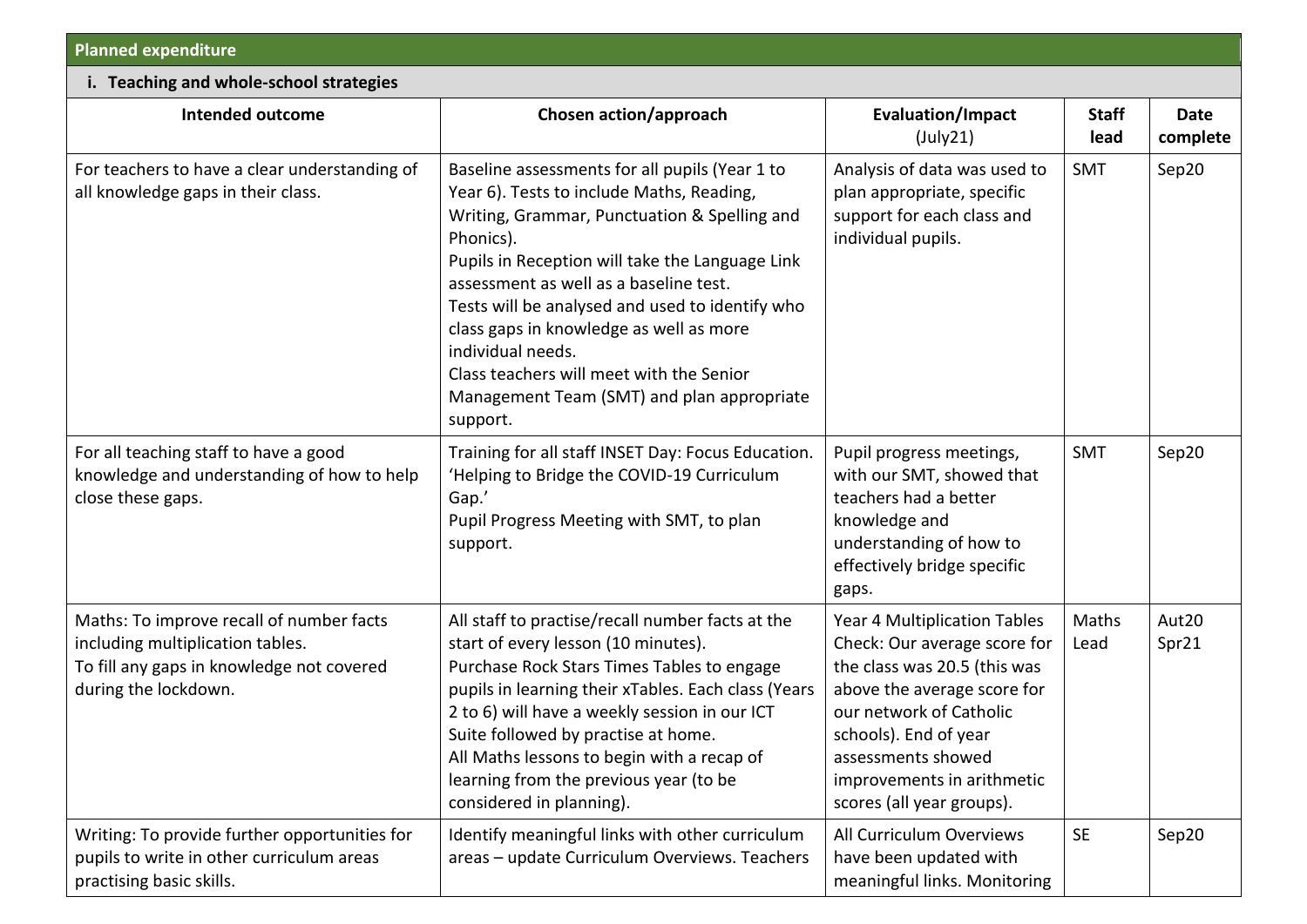|                                                                                                                                                                     | to insist on high standards of Basic Skills across<br>all curriculum areas.                                                                                                                                                                                                                                             | showed high standards<br>across all books. Some pupils<br>still need support with their<br>Writing and this will be a<br>target in next year's SDP.                                                             |                  |       |
|---------------------------------------------------------------------------------------------------------------------------------------------------------------------|-------------------------------------------------------------------------------------------------------------------------------------------------------------------------------------------------------------------------------------------------------------------------------------------------------------------------|-----------------------------------------------------------------------------------------------------------------------------------------------------------------------------------------------------------------|------------------|-------|
| To fill any gaps in knowledge - grammar,<br>punctuation and spelling.                                                                                               | Renew subscription of SPAG.com.<br>All classes (Years 2 to 6) to be timetabled in the<br>ICT Suite once a week to work on any areas<br>missed during the Summer Term 2020.                                                                                                                                              | All classes completed these<br>catch-up sessions.<br>90% of pupils Met the<br>expected level by the end of<br>KS2 (50% Exceeded).<br>80% Met the expected level<br>by the end of KS1 (40%<br>exceeded).         | <b>SMT</b>       | Aut20 |
| Phonics: To fill any gaps in knowledge through<br>daily high quality lessons and regular<br>opportunities for recall.                                               | Purchase a new phonics teaching programme:<br>Story Time Phonics to support the teaching of<br>'Letters and Sounds.'<br>Daily phonics lessons in Nursery to Year 6.<br>Year 3 to recap on phonics daily linking to<br>spelling patterns.<br>Years 4 to 6 to recap on phonics when<br>introducing new spelling patterns. | Monitoring showed that<br>'Story Time Phonics' is being<br>used effectively in each class.<br>All Year 2 pupils met the<br>expected standard in the<br>Phonics Screening Check.                                 | English<br>Lead  | Aut20 |
| Reading Comprehension: To improve teachers'<br>knowledge of the 6 reading domains.<br>To develop reading comprehension skills in<br>each class using the 6 domains. | Teacher training on the 6 reading domains using<br>the VIPERS approach. Weekly reading<br>comprehension lessons in each class with a<br>focus on these domains.                                                                                                                                                         | Following training, all<br>teachers are using this<br>approach in weekly<br>comprehension lessons. As a<br>part of PPMs, teachers were<br>able to say what pupils need<br>to improve in each reading<br>domain. | English<br>Lead  | Sep20 |
| To cover any topics missed (foundation<br>subjects) due to the lockdown.                                                                                            | All Subject Leads to identify topics missed (part<br>of a Staff Meeting). To use holiday homework to<br>cover topics missed with a clear focus on the<br>learning objectives for this unit of work e.g. The<br>Vikings (Yr5). All foundation lessons to start with<br>a recap of previous learning.                     | From September 2020,<br>Google Classroom was used<br>to deliver live lessons and<br>teaching activities across all<br>areas of the curriculum.<br>Missed content from the<br>Summer 2020: Key                   | Subject<br>Leads | Aut20 |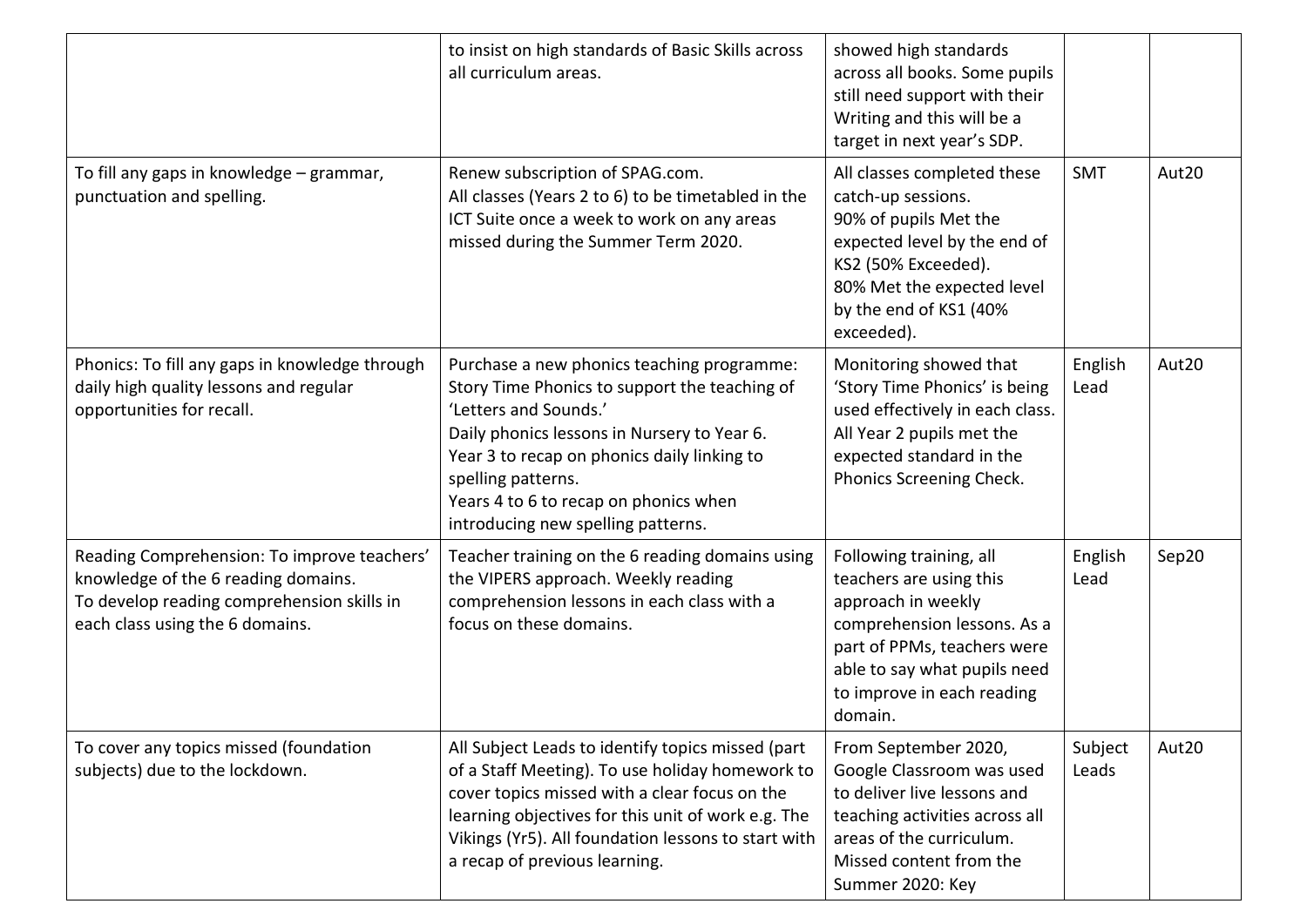|                                                                 | Purchase Google Classroom: In the event of<br>another lockdown, use this platform to set<br>weekly work that pupils would cover in class.                                                                                                                        | knowledge was covered<br>through holiday homework<br>set through Google<br>Classroom - including the use<br>of Oak Academy lessons. |            |       |
|-----------------------------------------------------------------|------------------------------------------------------------------------------------------------------------------------------------------------------------------------------------------------------------------------------------------------------------------|-------------------------------------------------------------------------------------------------------------------------------------|------------|-------|
| To develop pupils' awareness of mental health<br>and wellbeing. | To purchase a new PHSE scheme (Jigsaw) that<br>develops pupils' Social, Emotional and Mental<br>Health Needs (weekly lessons). All pupils to take<br>part in the Take 5 Wellbeing Festival in<br>September covering activities such as<br>Mindfulness, yoga etc. | Following training, all<br>teachers are now using this<br>scheme each week.                                                         | <b>SMT</b> | Sep20 |
| To develop pupils' Basic Skills through home<br><b>learning</b> | Purchase CGP Catch-up packs for each class                                                                                                                                                                                                                       | These resources were<br>purchased and used as<br>homework Catch-up<br>activities.                                                   | <b>SMT</b> | Sep20 |
| Total budgeted cost<br>£5,510                                   |                                                                                                                                                                                                                                                                  |                                                                                                                                     |            |       |

| ii.<br><b>Targeted approaches</b>                                                                           |                                                                                                                                                                                                                                                                                                             |                                                                                                                                                                            |                      |                  |
|-------------------------------------------------------------------------------------------------------------|-------------------------------------------------------------------------------------------------------------------------------------------------------------------------------------------------------------------------------------------------------------------------------------------------------------|----------------------------------------------------------------------------------------------------------------------------------------------------------------------------|----------------------|------------------|
| <b>Desired outcome</b>                                                                                      | Chosen action/approach                                                                                                                                                                                                                                                                                      | <b>Evaluation/Impact</b>                                                                                                                                                   | <b>Staff</b><br>lead | Date<br>complete |
| To enable pupils who have fallen behind in Maths<br>to catch-up.                                            | Train further TAs (and a Catch-up Co-<br>ordinator) so that we are able to support<br>pupils using the Catch-up Maths 1:1<br>intervention in each class.<br>Purchase the Dynamo maths program for any<br>pupils who are significantly below the<br>expected level.<br>After school catch-up group (Year 6). | All pupils who took part in<br>these interventions made<br>accelerated progress (as<br>evidenced by assessments).<br>Average progress was 11.2<br>months (over 1.5 terms). | <b>SMT</b>           | Aut20<br>Spr21   |
| To identify gaps in grammar, punctuation and<br>spelling (GPS) and use interventions to fill these<br>gaps. | After school grammar and punctuation<br>booster groups.<br>All TAs to be trained in using Precision<br>Teaching to support individual spelling needs.                                                                                                                                                       | All classes completed these<br>interventions.<br>90% of pupils Met the<br>expected level by the end of<br>KS2 (50% Exceeded).                                              | <b>SMT</b>           |                  |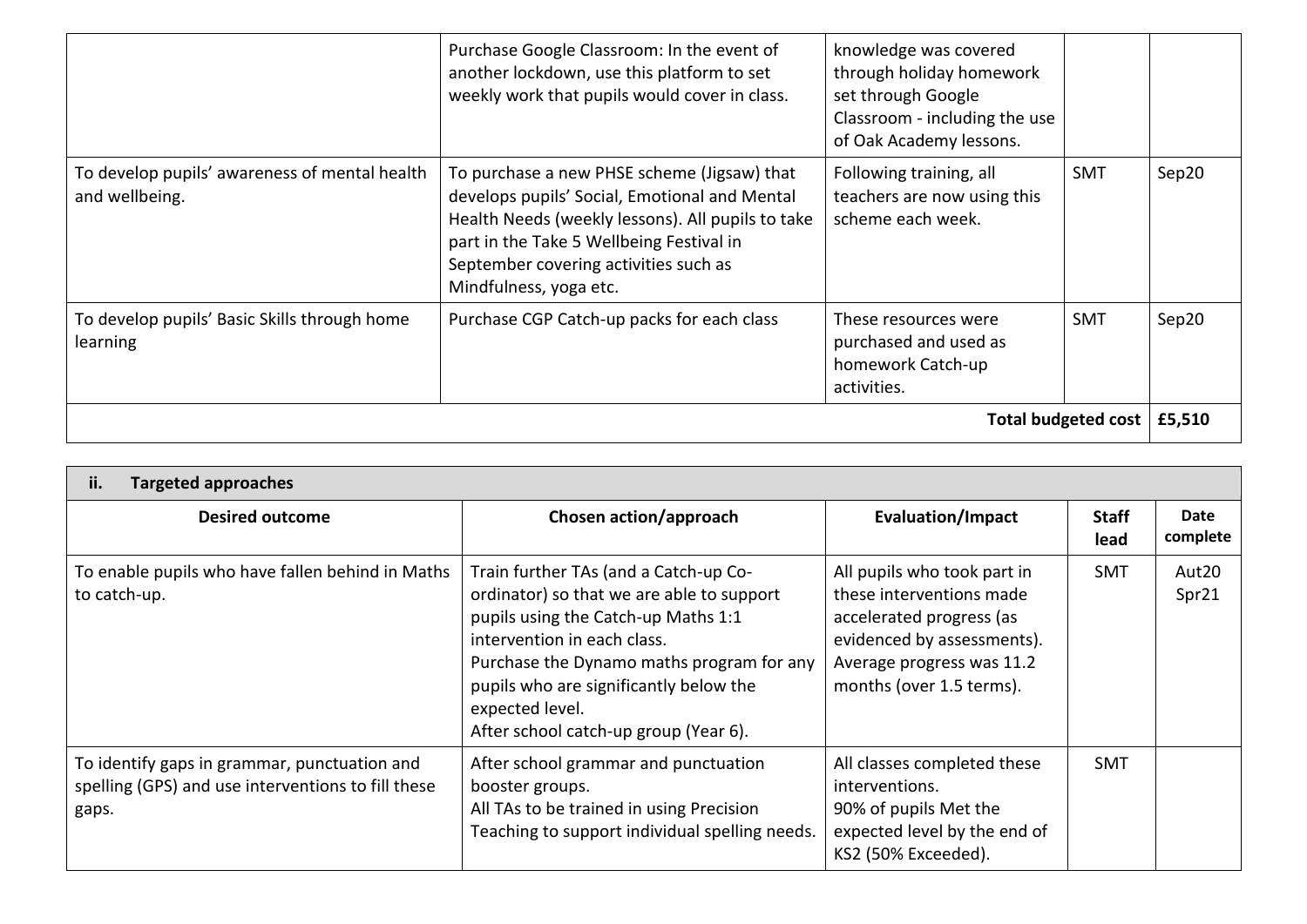|                                                                                                                                                    |                                                                                          | 80% Met the expected level<br>by the end of KS1 (40%<br>exceeded).                                                                                                                                                                                                    |                                                   |        |
|----------------------------------------------------------------------------------------------------------------------------------------------------|------------------------------------------------------------------------------------------|-----------------------------------------------------------------------------------------------------------------------------------------------------------------------------------------------------------------------------------------------------------------------|---------------------------------------------------|--------|
| To ensure all pupils meet the expected standard<br>in phonics.                                                                                     | KS1: Before school Phonics booster group.                                                | All Year 2 pupils met the<br>expected standard - Phonics<br>Screening Check.                                                                                                                                                                                          | <b>SMT</b>                                        | Aut20  |
| Reading Comprehension: To develop reading<br>comprehension skills in UKS2 using the 6<br>domains. Supporting lower ability pupils to catch-<br>up. | UKS2 after school booster groups (to be led<br>by teachers).                             | Teachers are using this<br>approach in weekly<br>comprehension lessons.<br>83% of pupils Met the<br>Expected standard by the<br>end of KS2 (50% Exceeding).<br>57% of SEN pupils Met the<br>Expected standard in<br>Reading.                                          | <b>SMY</b><br>UKS <sub>2</sub><br><b>Teachers</b> | Spr21  |
| To reduce the attainment gap between our<br>disadvantaged pupils and their peers.                                                                  | National Tutoring Programme - targeted<br>Pupil Premium pupils identified in each class. | All Pupil Premium pupils who<br>received National Tutoring<br>support made good progress<br>(excluding one pupil with low<br>attendance). Some<br>disadvantaged pupils still need a<br>lot of support and this will<br>remain a target for the next<br>academic year. | <b>SMT</b>                                        | Spr21  |
| Total budgeted cost                                                                                                                                |                                                                                          |                                                                                                                                                                                                                                                                       |                                                   | £9,960 |

| iii.<br><b>Wider Strategies</b>                                                                                                                                                                                              |                                                                                                                                                                                                                  |                                                                                                                                                        |                      |                  |
|------------------------------------------------------------------------------------------------------------------------------------------------------------------------------------------------------------------------------|------------------------------------------------------------------------------------------------------------------------------------------------------------------------------------------------------------------|--------------------------------------------------------------------------------------------------------------------------------------------------------|----------------------|------------------|
| <b>Desired outcome</b>                                                                                                                                                                                                       | Chosen action/approach                                                                                                                                                                                           | <b>Evaluation/Impact</b>                                                                                                                               | <b>Staff</b><br>lead | Date<br>complete |
| Supporting parents and carers<br>To develop our online learning so that<br>resources, for all subjects, are available in one<br>place - Google Classroom.<br>Ensure all parents are confident in using this<br>new platform. | Purchase Google Classroom. Provide parents<br>with information of how to use it and offer<br>support if needed.<br>CGP paper packs are printed and ready to<br>distribute for all children. Stationery packs are | Google Classroom is now<br>being used effectively in all<br>classes and we will continue<br>using it to set homework<br>activities. Individual parents | <b>SMT</b>           | Aut20            |